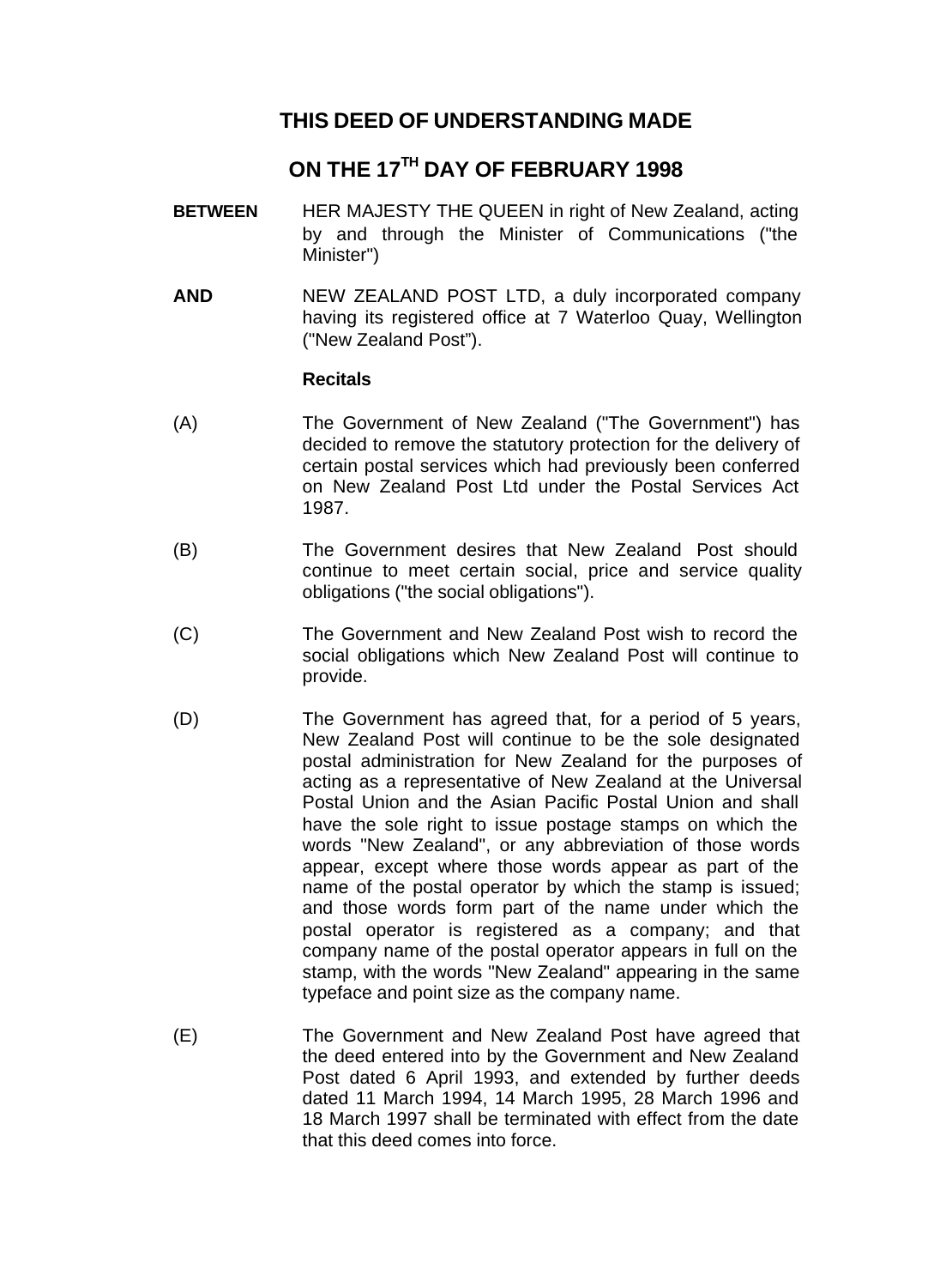# **BY THIS DEED:**

- 1 This deed shall come into effect on the date that this deed is executed by both parties. In the event that the Postal Services Bill, as reported back to the House of Representatives in December 1997 is amended by the House in such a way as to impose additional social obligations on New Zealand Post, this deed shall be of no effect, and the parties will negotiate a further deed.
- 2 The Government shall review the terms of this deed three years after the deed comes into effect.

## **Statutory Protection**

3 The parties acknowledge that this deed has been entered into on the basis that New Zealand Post shall continue to be the sole designated postal administration for New Zealand for the purposes of acting as a representative of New Zealand at the Universal Postal Union and the Asian Pacific Postal Union.

## **Frequency of Deliveries**

- 4 New Zealand Post shall provide:
	- (a) six day per week deliveries to more than 95 percent of delivery points;
	- (b) five or six day per week deliveries to more than 99.88 percent of delivery points; and
	- (c) one to four day per week deliveries to the remainder of delivery points.

PROVIDED THAT in any case where a person elects to have the frequency of that person's delivery service reduced, that person shall be regarded as continuing to receive the same frequency of service as before that election for the purposes of this clause.

5 New Zealand Post shall not increase the proportion of delivery points comprising counter services or community mail boxes beyond 1.5 percent of total delivery points PROVIDED THAT in any case where a person elects to take counter or community mail box service, that person shall be regarded as continuing to receive the rural delivery service for the purposes of this clause.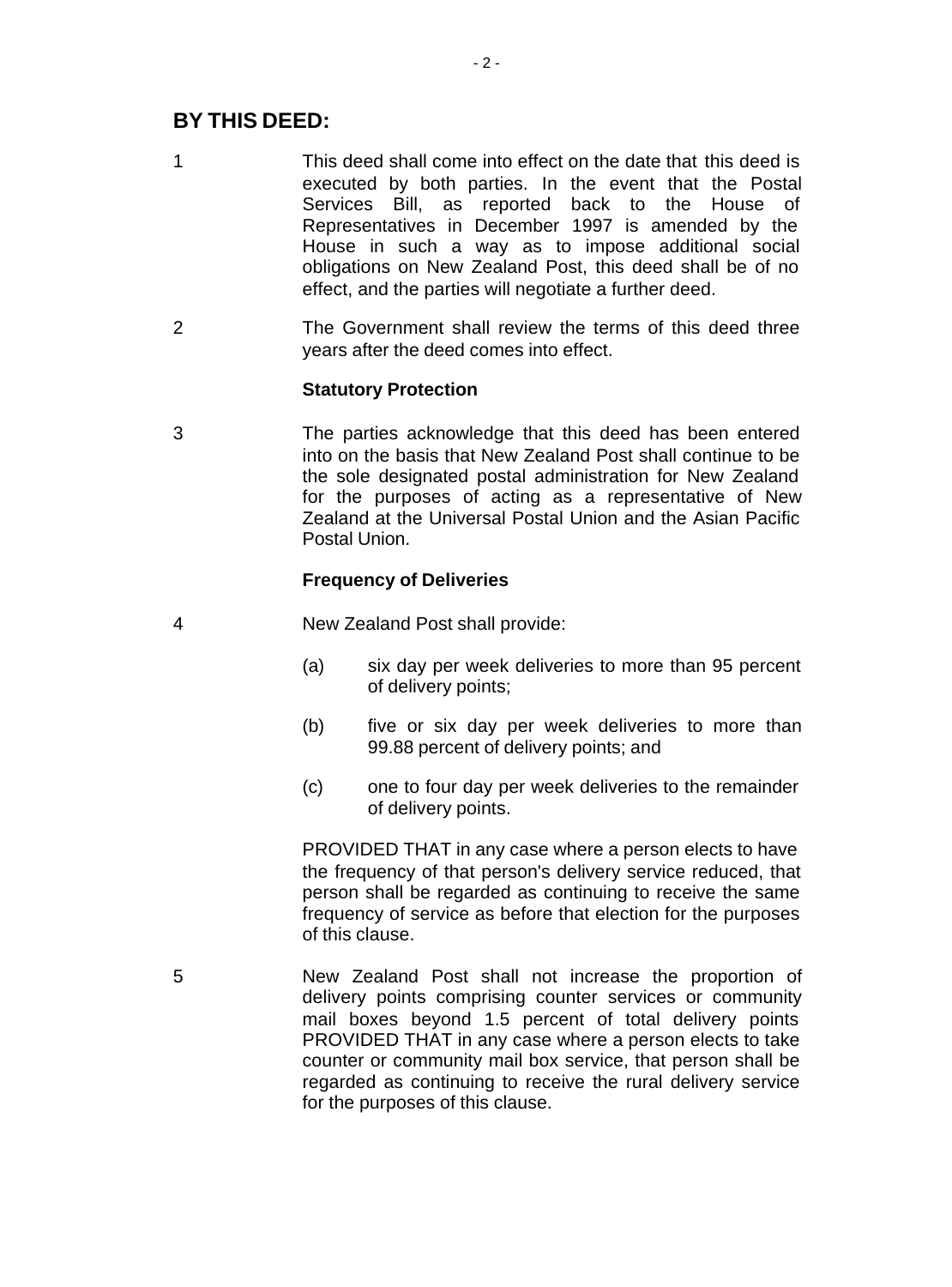- 6 New Zealand Post shall maintain at least the total number of delivery points recorded in the table provided by New Zealand Post entitled "Frequency of Service" and comprising the Schedule to this deed.
- 7 New Zealand Post may only reduce the frequency of service provided to any delivery point at the commencement of this deed if:
	- (i) shifts in population (including density and numbers) or changes in the conditions of access to any delivery point enable it to do so in accordance with its rules regulating provision of delivery services which applied at the commencement of this deed; or
	- (ii) a reduced delivery frequency is agreed by the majority of addressees in any particular area; or
	- (iii) a person who is, or has previously been, receiving any postal service, elects to discontinue that mode of delivery or fails or refuses to comply with the published conditions for provision of that service; or
	- (iv) another postal operator provides a service no less than that required under this deed, at no greater price, and that operator will accept mail from New Zealand Post for delivery in that area.
- 8 New Zealand Post shall not be liable for any failure to meet the obligations recorded in clauses 4, 5, 6, and 7 of this deed where such failure is the result of circumstances outside its control. Such circumstances shall include, but not be restricted to fire, flood, earthquake, accident, civil disturbances, war, strikes or labour problems or delays in transportation, or Acts of God.
- 9 Nothing in clauses 4, 5, 6 and 7 is intended to preclude New Zealand Post from introducing new ways of providing delivery services that meet the social obligations set out in this deed.

## **Service Charges**

- 10 New Zealand Post shall not increase the price of the service described at the date of execution hereof as the post, medium letter above \$0.45 for a period of three years following execution of this deed.
- 11 New Zealand Post shall not re-introduce the Rural Delivery Fee.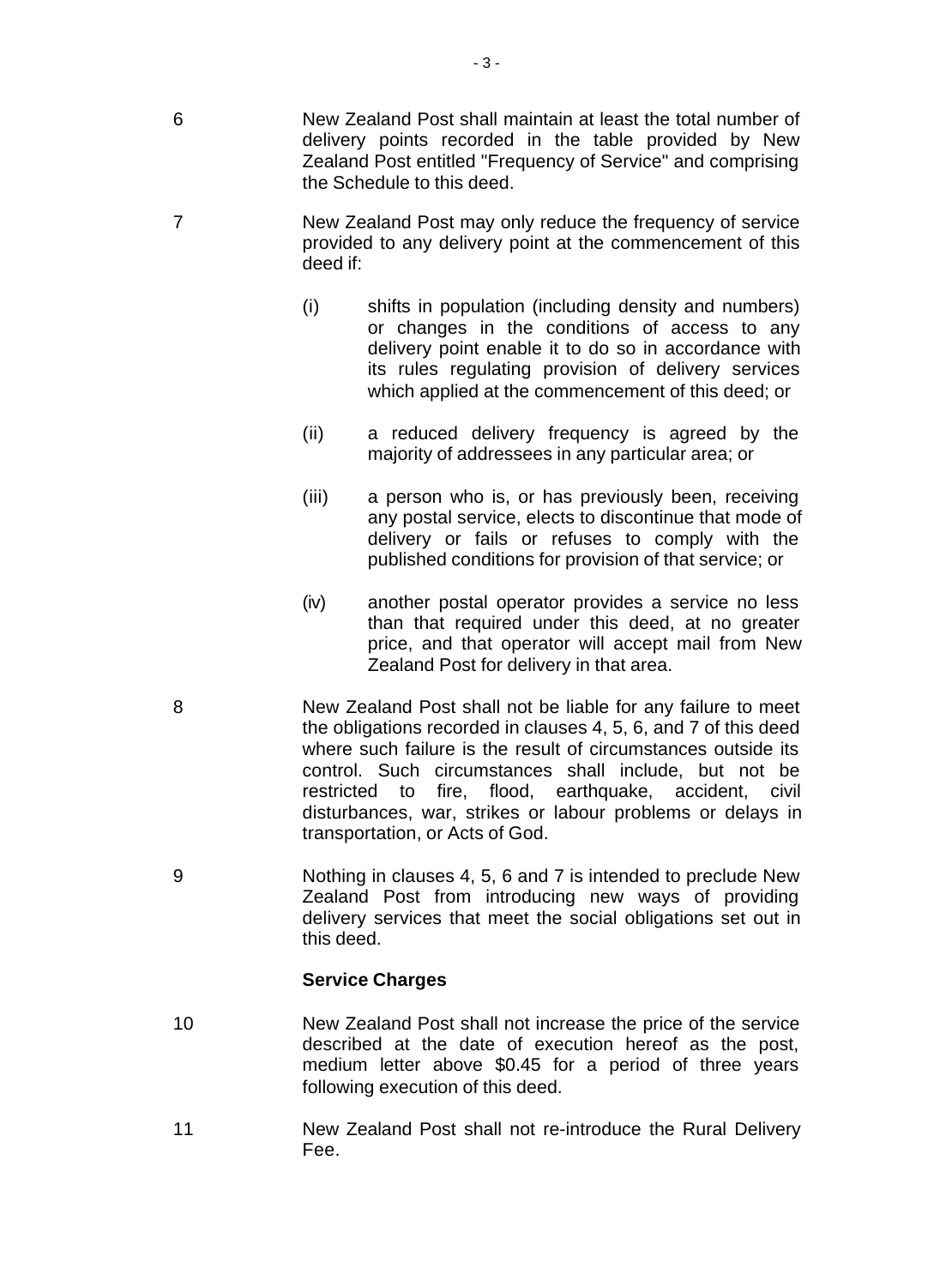12 Nothing in clause 11 precludes New Zealand Post from introducing alternative forms of charging for other services.

#### **New Zealand Post Network**

- 13 New Zealand Post shall maintain a network of at least 880 postal outlets and post centres, excluding stamp retailers.
- 14 New Zealand Post shall, within the network referred to in clause 13 of this deed, maintain at least 240 postal outlets, PROVIDED THAT New Zealand Post may reduce the number of postal outlets below 240 by converting postal outlets to post centres at the rate of up to 8 postal outlets for every \$2 million per annum reduction in service contract revenues after the date of execution of this deed.
- 15 For the purposes of clauses 13 and 14 of this deed:

"Post centre" means an outlet that offers over the counter postal services to the public, including, but not limited to, the purchase of stamps and the postage of postal articles, pursuant to an agreement with New Zealand Post.

"Postal outlet" means an outlet that offers the services offered by a post centre, plus agency and/or other services.

"Service contract revenues" means all revenues received by New Zealand Post from contracts for the performance of agency services.

16 Postal outlets or post centres may be operated by New Zealand Post or by a person other than New Zealand Post under an agreement with New Zealand Post.

#### **Access**

17 New Zealand Post shall provide access to its postal network to other postal operators on terms and conditions that are no less favourable than those offered to customers in the same circumstances, where the postal operator concerned is able to meet the requirements of the particular service offer. This clause does not preclude New Zealand Post from negotiating particular arrangements with individual customers or postal operators. The terms of access will also be subject to any relevant provisions contained in the Commerce Act or any other relevant legislation.

#### **Enforcement**

18 If the Minister receives an allegation that New Zealand Post is failing to comply with the terms of this deed the Minister may refer the allegation to New Zealand Post. New Zealand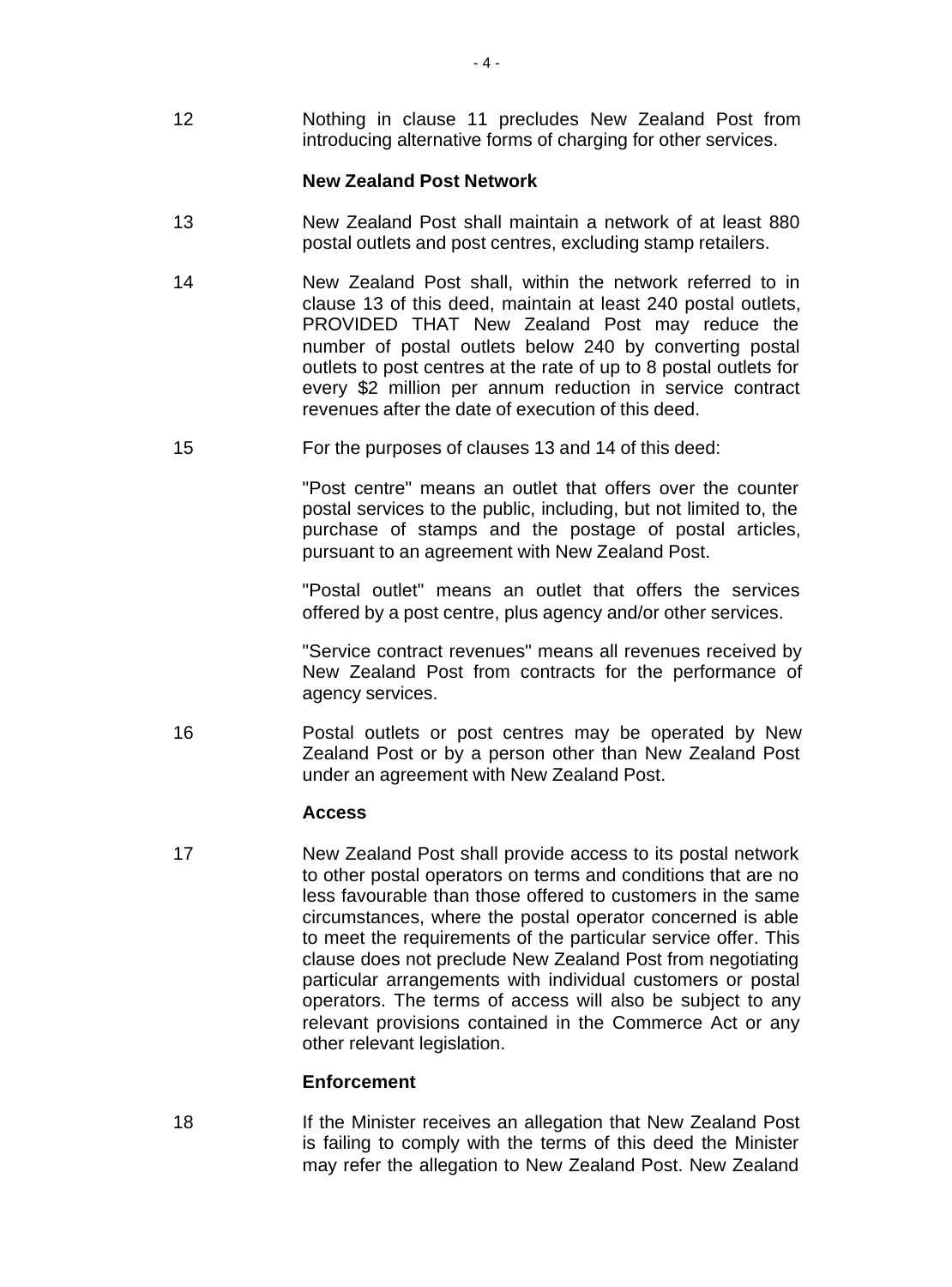Post shall consult with the Minister on the accuracy of the allegation and any corrective action required.

19 This deed records an arrangement between New Zealand Post and the Government. It does not create any right or obligation enforceable at the suit of any other person.

#### **Review**

- 20 If the Government decides to remove New Zealand Post's exclusive designation as postal administration for the purposes of acting as a representative of New Zealand at the Universal Postal Union and the Asian Pacific Postal Union, the Minister will inform New Zealand Post as soon as possible after the Government makes its decision, and will review the provisions of this deed in consultation with New Zealand Post.
- 21 New Zealand Post may request the Minister to amend the provisions of this deed during its term. The Minister shall consider any such request and, following consultation with the Minister for State-Owned Enterprises, may amend the deed, but shall not be bound to make any amendment requested by New Zealand Post.
- 22 This deed shall continue to apply and New Zealand Post shall continue to perform its obligations under this deed during the course of any such review.

#### **Termination of the Previous Deed**

- 23 The Government and New Zealand Post hereby agree that the deed entered into by the Government and New Zealand Post dated 6 April 1993, and extended by further deeds dated 11 March 1994, 14 March 1995, 28 March 1996 and 18 March 1997 will terminate with effect from the date that this deed comes into force.
- 24 In the event that this Deed is of no effect because either:
	- (a) The Postal Services Bill is not passed; or
	- (b) The Postal Services Bill as reported back to the House of Representatives in December 1997 is amended in such a way as to impose additional social obligations on New Zealand Post

the parties agree that the previous deed will be deemed not to have been terminated under clause 23 of this deed.